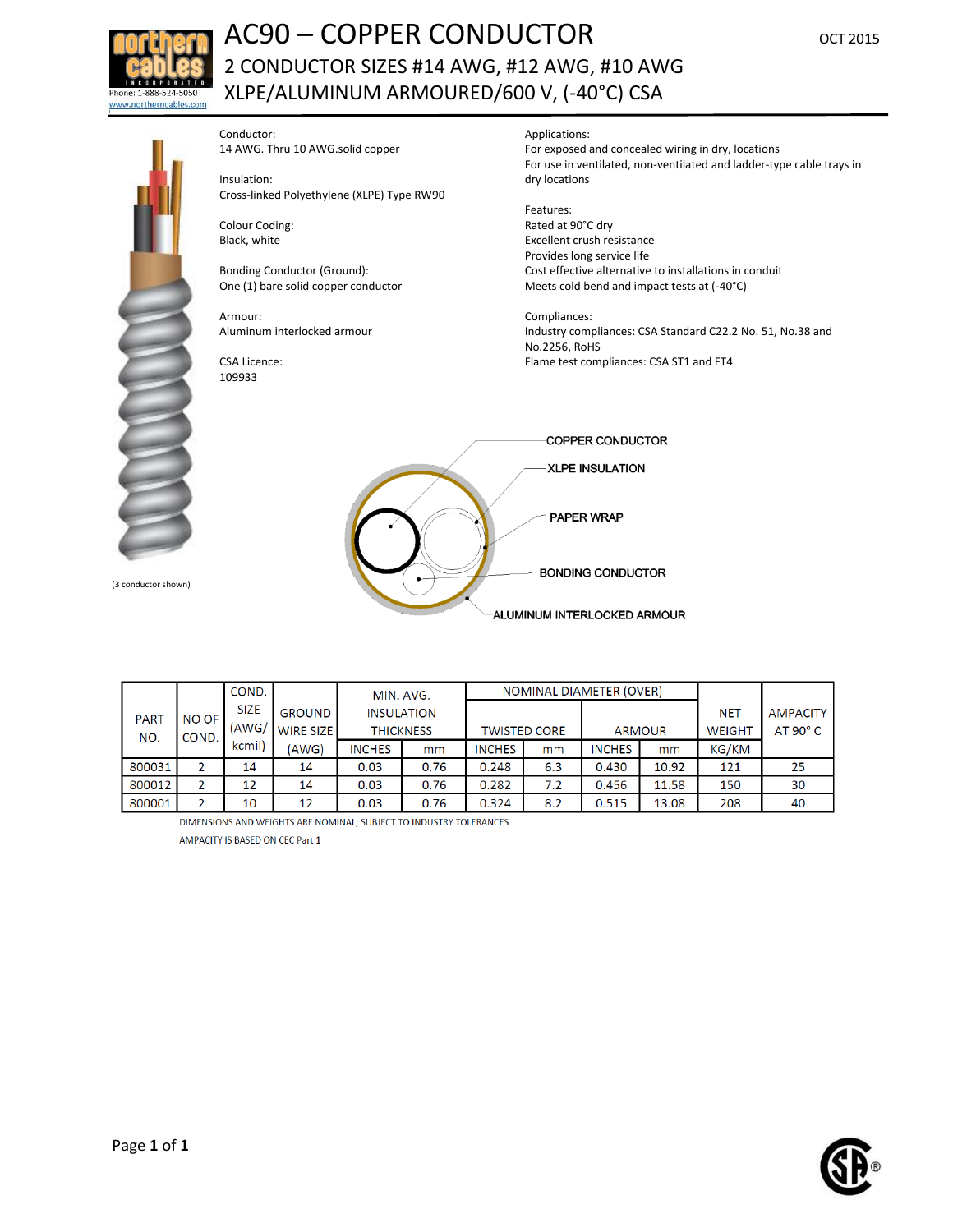

## AC90 – COPPER CONDUCTOR OCT 2015 3 CONDUCTOR SIZES #14 AWG, #12 AWG, #10 AWG XLPE/ALUMINUM ARMOURED/600 V, (-40°C) CSA



Conductor: 14 AWG. Thru 10 AWG. solid copper

Insulation: Cross-linked Polyethylene (XLPE) Type RW90

Colour Coding: Black, white, red

Bonding Conductor (Ground): One (1) bare solid copper conductor

Armour: Aluminum interlocked armour

CSA Licence: 109933

Applications:

For exposed and concealed wiring in dry, locations For use in ventilated, non-ventilated and ladder-type cable trays in dry locations

Features: Rated at 90°C dry Excellent crush resistance Provides long service life Cost effective alternative to installations in conduit Meets cold bend and impact tests at (-40°C)

Compliances: Industry compliances: CSA Standard C22.2 No. 51, No.38 and No.2256 RoHS Flame test compliances: CSA ST1 and FT4



|             |              | COND.       |                 | MIN. AVG.         |      | NOMINAL DIAMETER (OVER) |     |               |       | NET           | <b>AMPACITY</b> |
|-------------|--------------|-------------|-----------------|-------------------|------|-------------------------|-----|---------------|-------|---------------|-----------------|
| <b>PART</b> | <b>NO OF</b> | <b>SIZE</b> | <b>GROUND</b>   | <b>INSULATION</b> |      | <b>TWISTED CORE</b>     |     | <b>ARMOUR</b> |       | <b>WEIGHT</b> | $AT 90^\circ C$ |
| NO.         | COND.        |             | (AWG/ WIRE SIZE |                   |      |                         |     |               |       |               |                 |
|             |              | kcmil)      | (AWG)           | <b>INCHES</b>     | mm   | <b>INCHES</b>           | mm  | <b>INCHES</b> | mm    | KG/KM         |                 |
| 800045      | 3            | 14          | 14              | 0.03              | 0.76 | 0.299                   | 7.6 | 0.469         | 11.91 | 152           | 25              |
| 800008      | 3            | 12          | 14              | 0.03              | 0.76 | 0.303                   | 7.7 | 0.485         | 12.32 | 191           | 30              |
| 800036      | 3            | 10          | 12              | 0.03              | 0.76 | 0.348                   | 8.8 | 0.545         | 13.84 | 269           | 40              |

DIMENSIONS AND WEIGHTS ARE NOMINAL; SUBJECT TO INDUSTRY TOLERANCES

AMPACITY IS BASED ON CEC Part 1